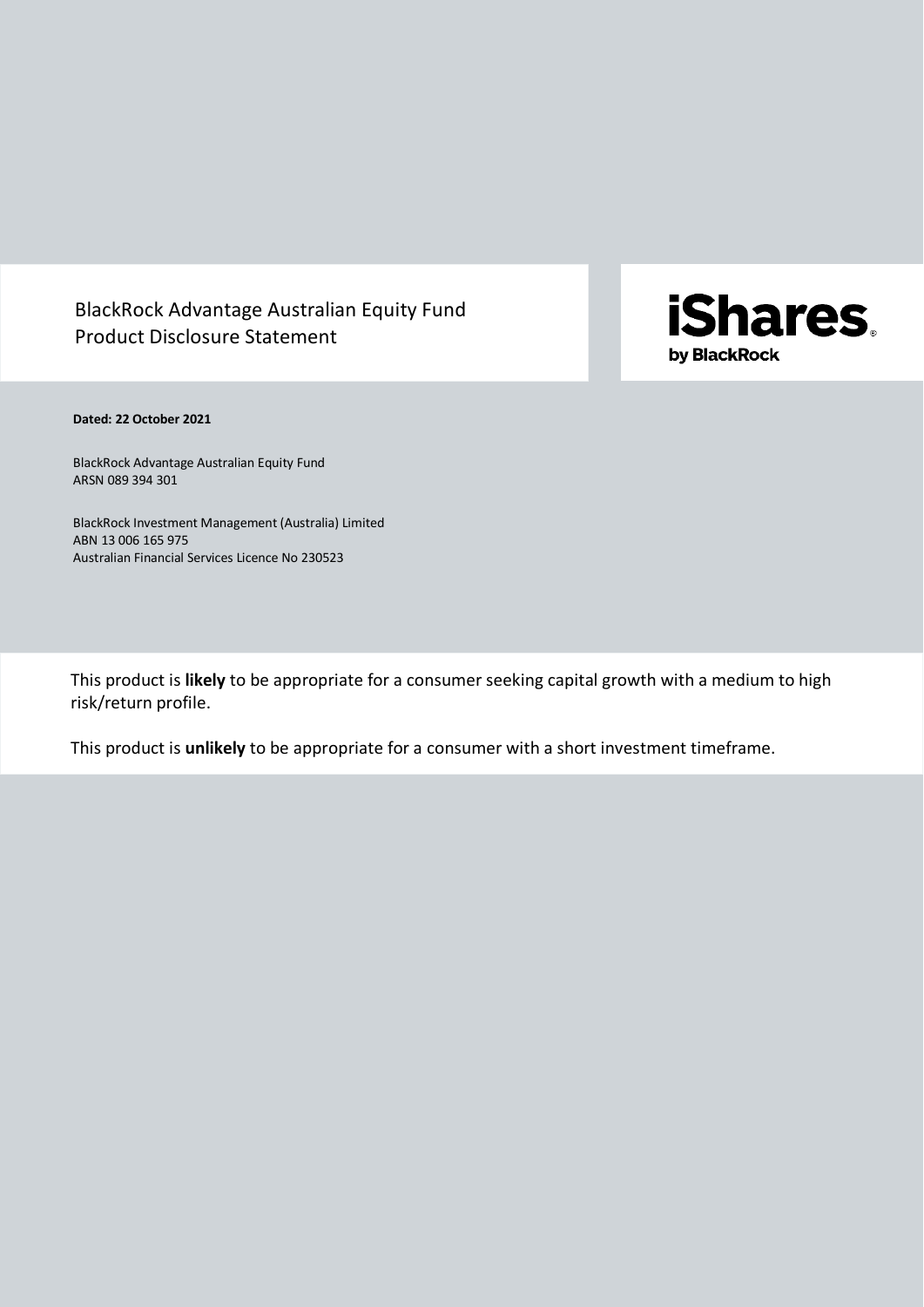# BlackRock Advantage Australian Equity

# <span id="page-1-0"></span>Fund

# [BlackRock Advantage Australian Equity Fund](#page-1-0) 2

| $\mathbf{1}$                 | About BlackRock Investment Management (Australia)<br>Limited | 3 |  |  |
|------------------------------|--------------------------------------------------------------|---|--|--|
| 2.                           | How the BlackRock Advantage Australian Equity Fund<br>works  | 3 |  |  |
| 3.                           | Benefits of investing in the BlackRock Advantage             |   |  |  |
|                              | <b>Australian Equity Fund</b>                                | 3 |  |  |
| 4.                           | Risks of managed investment schemes                          | 4 |  |  |
| 5.                           | How we invest your money                                     | 5 |  |  |
| 6.                           | Fees and costs                                               | 6 |  |  |
| 7.                           | How managed investment schemes are taxed                     | 7 |  |  |
| 8.                           | How to invest                                                | 7 |  |  |
| <b>Important information</b> |                                                              |   |  |  |

This Product Disclosure Statement (**PDS**) is a summary of significant information and contains a number of references to important information (each of which forms part of this PDS) and persons should consider that information before making a decision about the Fund.

The information provided in this PDS is general information only and does not take into account your individual objectives, financial situation, needs or circumstances. You should therefore assess whether the information is appropriate for you and obtain financial advice tailored to you having regard to your individual objectives, financial situation, needs and circumstances.

This PDS can only be used by investors receiving it (electronically or otherwise) in Australia. This PDS is not an offer to any person or any place in which it is unlawful to make such an offer. Units in the Fund have not been, and will not be, registered under the U.S. Securities Act of 1933 or the securities laws of any of the states of the United States. The Fund is not and will not be registered as an investment company under the U.S. Investment Company Act of 1940. Investment in units of the Fund by or on behalf of U.S. persons is not permitted. Units in the Fund may not at any time be offered, sold, transferred or delivered within the United States or to, or for the account or benefit of, a U.S. person. Any issue, sale or transfer in violation of this restriction will not be binding upon the Fund and may constitute a violation of U.S. law.

If any part of this PDS is established to be invalid or unenforceable under the law, it is excluded so that it does not in any way affect the validity or enforceability of the remaining parts.

The Responsible Entity can change any terms and conditions of the offer contained in this PDS at any time. We reserve the right to outsource any or all investment, management and administration functions, including to related parties, without notice to investors.

# **Responsible Entity contact details**

BlackRock Investment Management (Australia) Limited Level 37, Chifley Tower 2 Chifley Square Sydney NSW 2000

Telephone: 1300 366 100 Facsimile: 1300 366 107 Email: clientservices.aus@blackrock.com Website: www.blackrock.com/au

## **Incorporation by Reference**

The Corporations Act 2001 (Cth) (**Corporations Act**) allows us to provide certain information to you separately to this PDS. Where you see references to "Additional information incorporated by reference" additional information concerning the topic has been incorporated by reference and forms part of the PDS. This information can be found in the BlackRock Additional Fund Information No. 1 document, available at [https://www.blackrock.com/au/individual/funds-](https://www.blackrock.com/au/individual/funds-information/offer-documents)

[information/offer-documents.](https://www.blackrock.com/au/individual/funds-information/offer-documents) You should read this important information before making a decision. This material may change between the time when you read this PDS and when you acquire the product. This information is available to you free of charge upon request in paper format by contacting the BlackRock Client Services Centre.

# **Information subject to change**

Information in this PDS, as well as the terms and features of the Fund, is subject to change from time to time. We will notify you of any material changes or other significant events that affect the information in this PDS in accordance with our obligations under the Corporations Act.

Updated information that is not materially adverse can be obtained from our website at www.blackrock.com/au. A paper copy of any updated information will be given, or an electronic copy made available, free of charge upon request.

Where the Fund is subject to the continuous disclosure requirements of the Corporations Act, we will satisfy our obligations by disclosing material information regarding the Fund on our website at www.blackrock.com/au. A paper copy of this material is available free of charge upon request.

# **Annual report**

A copy of the audited annual financial report of the Fund is generally available by the end of September from us or upon request from your Investor Directed Portfolio Service (**IDPS**), superannuation fund or master trust operator. The audited annual financial report will be made available on our website at www.blackrock.com/au. You may also elect to receive a hard copy of the report by contacting our Client Services Team on the telephone number shown on the right of this page.

# **Investing through an IDPS, superannuation fund or master trust**

If you have invested through an IDPS, superannuation fund or master trust, you can use this PDS for information purposes; however, if you wish to make any change to your investment you should contact the operator of such service and complete their required documentation. The operator of such service may process unitholder transactions and requests in accordance with processes that are different to those set out in this document.

# **Target Market Determination**

BlackRock has issued a target market determination (**TMD**) which, among other things, describes the class of consumers for whom this product is likely to be consistent with their likely objectives, financial situation and needs. A summary of the TMD for this product is on the cover page of this PDS. BlackRock and its distributors must take reasonable steps to distribute this product to consumers described in the TMD. The TMD for this product can be obtained by contacting the BlackRock Client Services Centre and may be available on the BlackRock website at [www.blackrock.com/au.](http://www.blackrock.com.au/)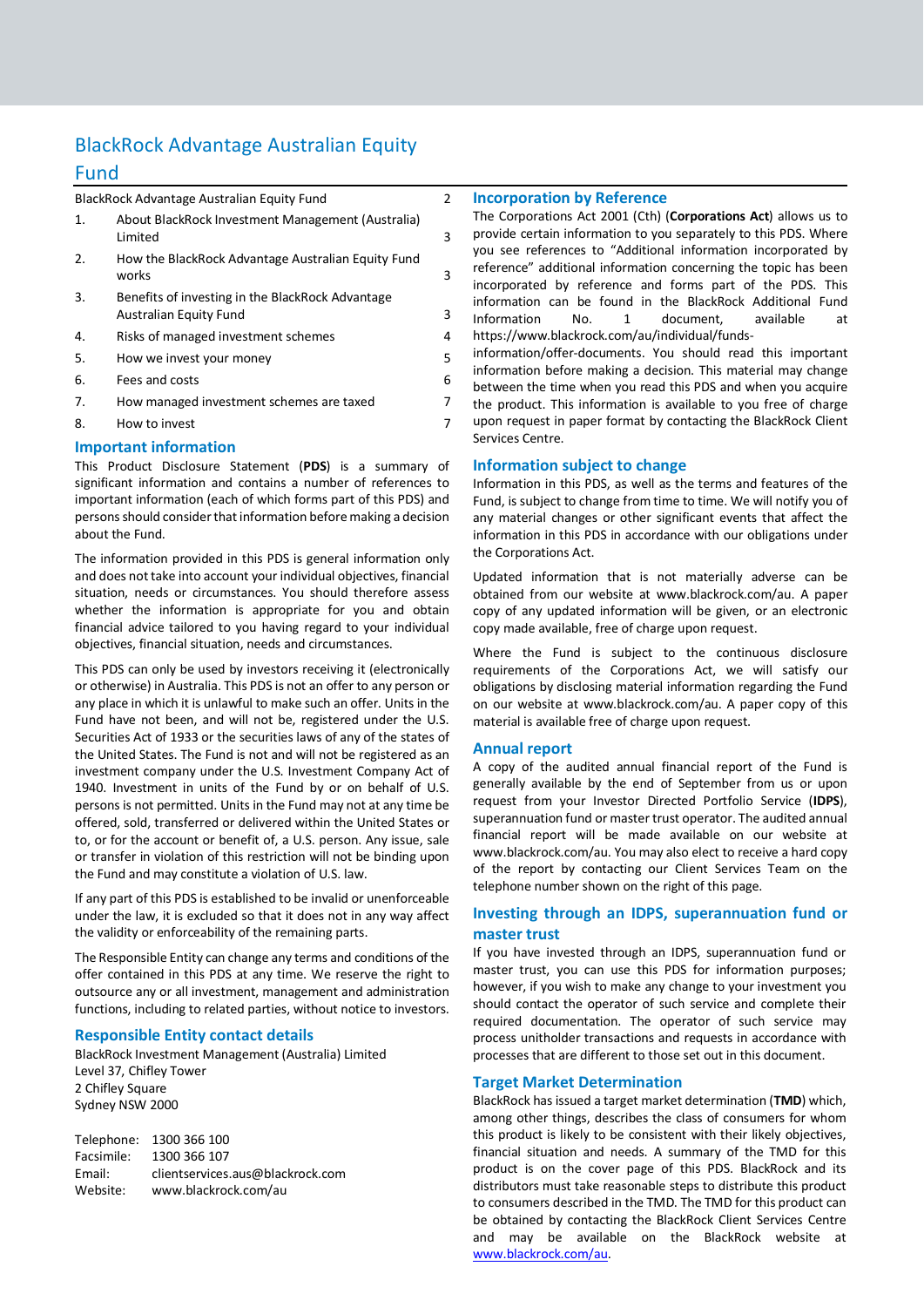# <span id="page-2-0"></span>1. About BlackRock Investment Management (Australia) Limited

BlackRock Investment Management (Australia) Limited, ABN 13 006 165 975 (referred to in this PDS as **BlackRock**, **Responsible Entity**, **Manager**, **we**, **our** or **us**) is the responsible entity and the issuer of units in the BlackRock Advantage Australian Equity Fund (**Fund**).

BlackRock is a wholly owned subsidiary of BlackRock, Inc.® (**BlackRock Inc**) but is not guaranteed by BlackRock Inc, or any BlackRock Inc subsidiary or associated entity (the **BlackRock Group**). Neither BlackRock nor any member of the BlackRock Group guarantees the success of the Fund, the achievement of the investment objective, or the repayment of capital or particular rates of return on investment or capital. An investor in the Fund could lose all or a substantial part of their investment. In particular, the performance of the Fund will depend on the performance and market value of the assets held by the Fund.

We reserve the right to outsource any or all investment, management and administration functions, including to related parties, without notice to investors.

# <span id="page-2-1"></span>2. How the BlackRock Advantage Australian Equity Fund works

### **2.1 The interests that members acquire**

The Fund is structured as a unitised registered managed investment scheme. When you invest in the Fund, you are allocated a number of units. Each of these units represents an equal share in the net assets of the Fund. As a result, each unit has a dollar value or "unit price". The unit price will vary as the market value of assets in the Fund rises or falls.

### **2.2 Minimum investment amounts**

When investing in the Fund you generally need a minimum amount of \$50,000 or such other amount as we may determine from time to time. There is no minimum investment for subsequent applications. While there is no minimum redemption amount, we generally require a minimum balance in your Fund account of \$50,000.

## **2.3 How investors can increase or decrease their investment**

Investors can increase or decrease their investment by acquiring units (refer to section 8.1 of this PDS titled "How to invest") or redeeming all or part of their investment(refer to section 2.4 of this PDS titled "How to redeem your investment").

## **2.4 How to redeem your investment**

Redemption requests can be made in writing (including by facsimile). You will normally be able to redeem from the Fund on any **Business Day**, being a day other than a Saturday or Sunday on which banks are open for general banking business in Sydney. A list of public holidays affecting the Fund is available on our website at www.blackrock.com/au.

Investor transaction requests are required to be received by 1.00 pm (Sydney time) on any Business Day (**Transaction Cut-off Time**). Transaction requests received before this time will generally be executed on the same day (**Trade Date**). Investor transaction requests received after this time or on a day when the Fund is unavailable for transactions will generally be treated as having been received the following Business Day.

Following receipt of a redemption request, we will deposit redemption proceeds into your nominated Australian bank account, generally within four Business Days of our having received the redemption request, although we are allowed longer periods under the Fund's constitution.

In some circumstances, such as when there is a freeze on withdrawals, investors may not be able to withdraw from the Fund within the usual period upon request.

#### **2.5 Frequency of distributions and how they are calculated**

If you hold units in the Fund at the close of business on the last day of a distribution period, you are entitled to participate in the distributable income of the Fund. Any income you receive from your investments will be in the form of distributions. Your distribution may include interest, dividends, other income and realised gains. Distributions are not guaranteed and there may be periods for which distributions are higher or lower than expected.

#### **Additional information incorporated by reference**

You should read the important information about the acquisition and disposal of interests before making a decision. This material may change between the time when you read this PDS and when you acquire the product. Go to section 2 of the document titled "BlackRock Additional Fund Information No. 1", which is available from our website at

[https://www.blackrock.com/au/individual/funds-](https://www.blackrock.com/au/individual/funds-information/offer-documents)

Distributions (if any) are generally determined at the end of March, June, September and December each year. Distributions(if any) are usually paid within 21 Business Days of the end of the distribution period.

# <span id="page-2-2"></span>3. Benefits of investing in the BlackRock Advantage Australian Equity Fund

**BlackRock Expertise.** The portfolio of stocks to which the Fund is exposed is managed by BlackRock's Systematic Active Equity team. The team consists of highly qualified and experienced portfolio managers, strategists and researchers located in the United States, Europe and Asia Pacific.

**Diversification**. In contrast to a direct investment in a single company, the Fund provides broad exposure to the Australian stock market.

**Proven Track Record.** The Systematic Active Equity team uses a proven, risk-controlled systematic process that is constantly being improved, to maximise its potential to deliver competitive returns to investors.

**Additional information incorporated by reference** You should read the important information about the other features and benefits of the Fund before making a decision. This material may change between the time when you read this PDS and when you acquire the product. Go to section 3 of the document titled "BlackRock Additional Fund Information No. 1", which is available from our website at

[https://www.blackrock.com/au/individual/funds](https://www.blackrock.com/au/individual/funds-information/offer-documents)[information/offer-documents.](https://www.blackrock.com/au/individual/funds-information/offer-documents)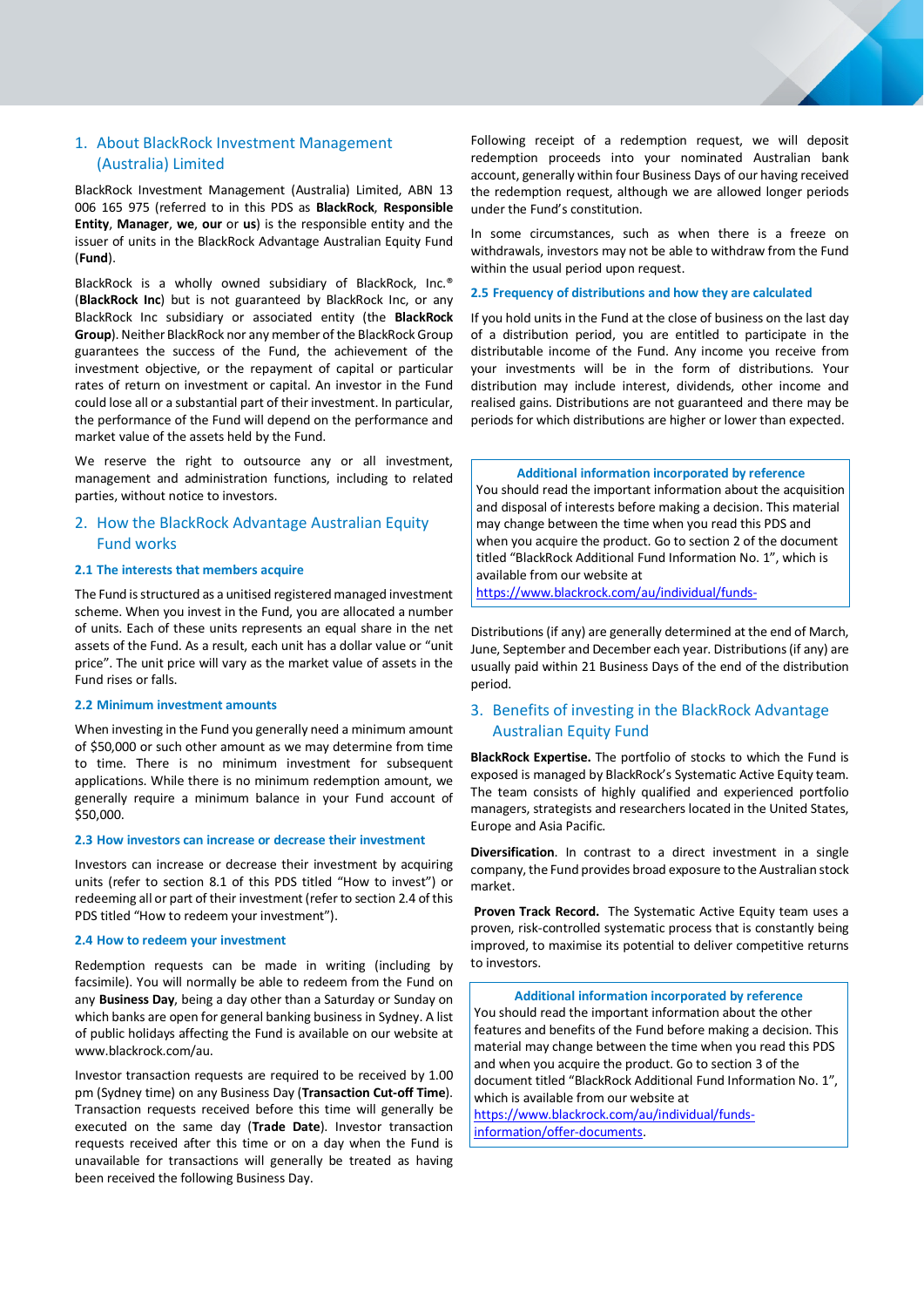#### <span id="page-3-0"></span>4. Risks of managed investment schemes

**All investments carry risk. Different strategies may carry different levels of risk, depending on the assets that make up the strategy. Assets with the highest long-term returns may also carry the highest level of short-term risk.**

**Returns are not guaranteed. Future returns may differ from past returns and investors may lose some or all of their investment.** 

**The appropriate level of risk for each investor will vary depending on a range of factors including age, investment time frames, where other parts of the investor's wealth is invested and the investor's risk tolerance.**

The specific investment risks of investing in the Fund include:

**Derivative risk.** The Fund may be exposed to derivative securities. The use of derivatives expose a fund to different risks as opposed to investing directly in a security. For example, derivatives can cause a fund to make greater gains or incur greater losses than the gains and losses of the underlying security in relation to which the derivative derives its value.

Derivative transactions may be subject to the risk that a counterparty to the transaction will wholly or partially fail to perform their contractual obligations under the arrangement (including failing to meet collateral requirements under the arrangement). Additionally, OTC markets are not guaranteed by an exchange or clearing corporation and generally do not require payment of margin. To the extent that a fund has unrealised gains in such instruments or has deposited collateral with its counterparty that fund is at risk that its counterparty will become bankrupt or otherwise fail to honour its obligations. Derivative transactions may also expose a fund to a risk of potential illiquidity if the derivative instrument is difficult to purchase or sell.

The BlackRock Group attempts to minimise these risks by engaging in derivative transactions only with financial institutions that have substantial capital or that have provided a third-party guarantee or other credit enhancement.

**Equity security risk.** Equity securities are subject to changes in value, and their values may be more volatile than those of other asset classes. Dividend payments from shares may also vary over time.

**Liquidity risk.** The Fund may be exposed to securities with limited liquidity, which are in practice infrequently traded or for which typical daily volumes traded are small. It may not be possible to sell such securities when it is desirable to do so or to realise what the manager perceives to be their fair value in the event of a sale. The Fund may also be exposed to other funds that may, in certain circumstances, limit or suspend redemptions rights. The general level of market liquidity also varies and may deteriorate. Such a deterioration may negatively impact the ability to trade fund securities and may negatively affect the price at which a trade is executed. These circumstances could impair a fund's ability to make distributions to a redeeming unit holder in a timely manner and a fund may need to consider suspending redemptions. The BlackRock Group aims to reduce these risks by understanding the liquidity characteristics of securities a fund is exposed to and plans trading so as to minimise the adverse consequences of low liquidity.

**Underlying fund risk.** The Fund may implement some or all of its investment strategy through an investment in an underlying fund. The Fund and underlying fund are managed as separate entities, with separate investment objectives and investment strategies. No guarantee can be given that the underlying fund will meet its investment objective, continue to be managed according to its

current investment strategy or be open to investments in the future. Changes to the underlying fund may be made without unitholder approval. Should the underlying fund change its investment objective or investment strategy, we will review such changes with consideration to the investment objective and strategy of the Fund. Further, if the underlying fund were to be suspended, closed or terminated for any reason, the Fund would be exposed to those changes.

Other risks more generally associated with investing in a fund include:

**Counterparty risk.** Institutions, such as brokerage firms, banks, and broker-dealers, may enter into transactions with the manager of a fund in relation to the sale and purchase of assets or securities. Such institutions may also be issuers of the securities in which a fund invests. Bankruptcy, fraud, regulatory sanction or a refusal to complete a transaction at one of these institutions could significantly impair the operational capabilities or the capital position of a fund. While the BlackRock Group uses reasonable efforts to mitigate such risks, there can be no guarantee that transactions between such counterparties will always be completed in the manner contemplated by, and favourable to, the relevant fund.

**Conflicts of interest risk.** Certain conflicts of interest may arise in the operation of a BlackRock Group fund. Fund structures may involve members of the BlackRock Group acting in more than one capacity, while BlackRock Group funds may hold over-the counter derivative agreements where a member of the BlackRock Group is acting (in different capacities) on both sides of the agreement. BlackRock Group funds may be invested in by persons associated with BlackRock Group or by other funds and accounts managed by different members of the BlackRock Group. Investors in a fund may, in some instances, invest on different terms to each other, some of which may be more favourable than others. Each investor in a fund may act in a way which is adverse to the interests of other investors in that fund. Additionally, funds and accounts managed by different members of the BlackRock Group may act as a seed investor in a BlackRock Group fund, which may create a commercial opportunity for the BlackRock Group. For example, a seed investment may allow the BlackRock Group to establish a track record for a fund that can then be sold to other clients. Certain investment strategies of the BlackRock Group may conflict with each other and may affect the price and availability of securities in which to invest. Members of the BlackRock Group may also give advice or take action with respect to any of their clients, which may differ from the advice given or the timing or nature of any action taken with respect to the investments of other BlackRock Group funds or accounts.

While conflicts of interest may arise from time to time, the BlackRock Group has established policies and procedures in place to manage any such conflict, which includes ensuring transactions between BlackRock Group entities are conducted on an arm's length commercial basis.

**Fund risk.** The price of units in a fund and the income from them may go down as well as up. Investors may not get back their original investment. There can be no assurance that a fund will achieve its investment objective or that an investor will achieve profits or avoid losses, significant or otherwise. Capital return and income of a fund is based on the capital appreciation and income of the securities invested in, less expenses incurred. Fund returns may fluctuate in response to changes in such capital appreciation or income. The payment of distributions is at the discretion of the fund issuer, taking into account various factors and its own distribution policy. Distributions are not guaranteed and there may be periods for which distributions are higher or lower than expected. Investing in a fund may result in a different tax outcome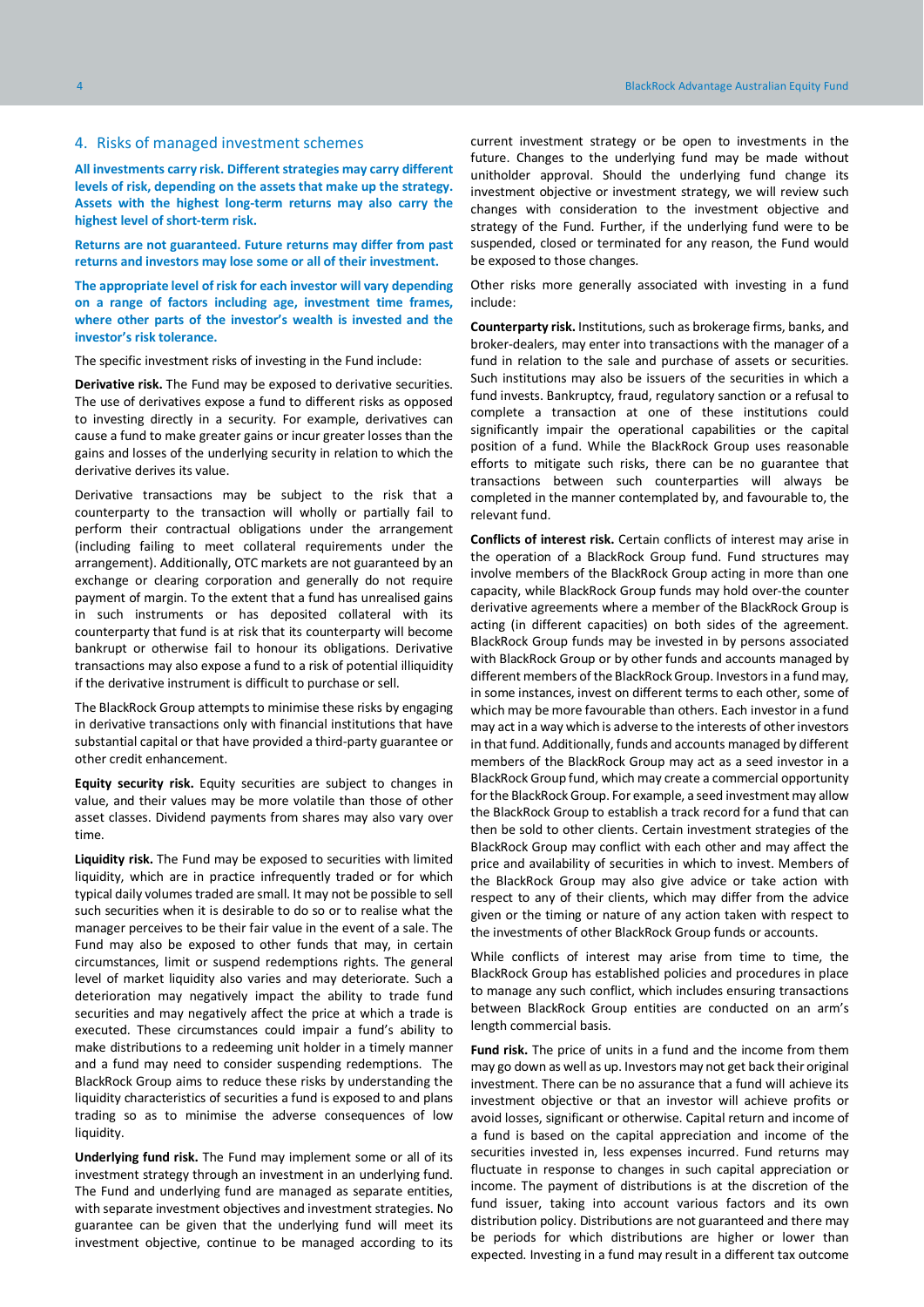than investing in securities directly. The application of tax laws and certain events occurring within a fund may result in you receiving some of your investment back as income in the form of a distribution. A fund will generally not be managed with consideration of the individual circumstances, including specific tax considerations, applicable to any single unitholder in the fund. Past performance is not indicative of future performance.

**Individual investment risk.** Individual securities held by a fund can and do fall in value for many reasons. Both price and levels of income are subject to fluctuation. Returns from individual securities will vary and price movements can be volatile.

**Market risk.** The Fund could lose money over short periods due to short- term market movements and over longer periods during more prolonged market downturns. Local, regional or global events such as war, acts of terrorism, the spread of infectious illness or other public health issue, recessions, or other events could have a significant impact on the Fund and its investments.

**Operational risk:** The risk of loss resulting from inadequate or failed internal processes, people and systems, or from external events. Adverse impacts may arise internally through human error, technology or infrastructure changes, or through external events such as third party failures or crisis events. The BlackRock Group has procedures in place to manage these risks and, as much as possible, monitor the controls within these procedures to ensure operational risks are adequately managed.

**Regulatory and business risk:** Changes in corporate, taxation or other relevant laws, regulations or rules may adversely affect your investment. For example, such changes may adversely affect a fund's ability to execute certain investment strategies, which could have a material effect on performance. The laws affecting registered managed investment schemes may also change in the future.

# <span id="page-4-0"></span>5. How we invest your money

**Investors should consider the likely investment return, the risk, and their investment timeframe when choosing a fund in which to invest. This Fund only offers a single investment option.**

The Fund aims to achieve superior investment performance through providing returns that exceed those of the S&P/ASX 300 Total Return Index (**Benchmark**) by 2.20% p.a., after fees, over rolling 3-year periods, while maintaining a similar level of investment risk to the Benchmark.

Our investment style is based on our belief that people, leveraged by technology, are central to the consistent achievement of our clients' investment goals.

A single, global investment philosophy unites all BlackRock systematic (quantitative) investment strategies. Knowledgeable investment people leveraging their skills through the extensive use of technology is a hallmark of our systematic investment approach.

We believe that a focus on total performance management is the best way to achieve superior investment results. Through total performance management, we aim to understand; measure; forecast; and manage the three dimensions of investment performance — return, risk and cost.

Our active Australian equity strategy is designed to be highly diversified, providing broad exposure to the Australian equity market. Rather than making large and inherently risky investments in a few individual stocks, smaller investments are made across many individual stocks. This process diversifies active risk across a broad spectrum of stocks in a variety of industries and is designed to provide more consistent active returns over time. Investment decisions are made through a disciplined investment process which we refer to as the "alpha tilts" process. This process makes decisions by utilising information derived from:

- **Earnings Direction:** Changes to earnings forecasts affect stock prices. By monitoring changes to expected earnings we are able to add value by exploiting the reactions of market participants to these changes in earnings expectations;
- ► **Relative Valuation**: This family of signals uses valuation models to assess each company's intrinsic value relative to its current market value and to other similar companies from the same sector;
- Timing Insights: By analysing market data, we are able to identify the dominance of specific investment styles, such as growth and value, at certain points in the investment cycle.
- **Earnings Quality:** These signals assess the quality and sustainability of company earnings based on company financial data such as balance sheet and income statement information; and
- **Market insights:** This uses market-based information such as share price behaviour to forecast expected medium-term company performance.

In addition to these five insight sources, we seek to add further value by taking advantage of specific events, such as changes to the Benchmark, mergers and acquisitions, initial public offerings and dividend reinvestment programs.

Investments are made in stocks that form the Benchmark but not necessarily in the same proportions as the Benchmark. Our investment process may determine that it is preferable to be overweight in companies which:

- have improving return expectations:
- appear undervalued relative to companies in the same sector;
- have an investment style currently in favour;
- ► have high quality and sustainable earnings; or
- ► are favoured by informed market participants.

Conversely, our investment process may tilt away from those companies that have neutral to negative outlooks on many of these factors.

Our active Australian equity strategy is designed to avoid uncompensated active risks. When compared with the Benchmark, the Fund may be moderately exposed to industries and sectors, as well as in style and size.

The Fund will not invest in companies that have significant business activities involving tobacco and those engaged in the production of controversial weapons and nuclear weapons.

To achieve its investment objective the Fund invests substantially all of its assets in the BlackRock Australian Alpha Tilts Fund (**Underlying Fund**), another fund managed by us which has the same investment strategy as the Fund. The Underlying Fund invests in the Australian stocks that form the Benchmark. Derivatives, such as futures, forwards and options can be used to manage risk and return. When derivative positions are established, they will always be backed by cash holdings and/or underlying assets. Derivative securities will not be used to gear the Underlying Fund.

The Fund and Underlying Fund may also hold a small allocation of cash (or cash equivalents that may include units in other BlackRock funds) for cash flow management purposes.

The Fund's investment strategy aims to remain fully exposed to the Australian stock market, with cash exposure being maintained to a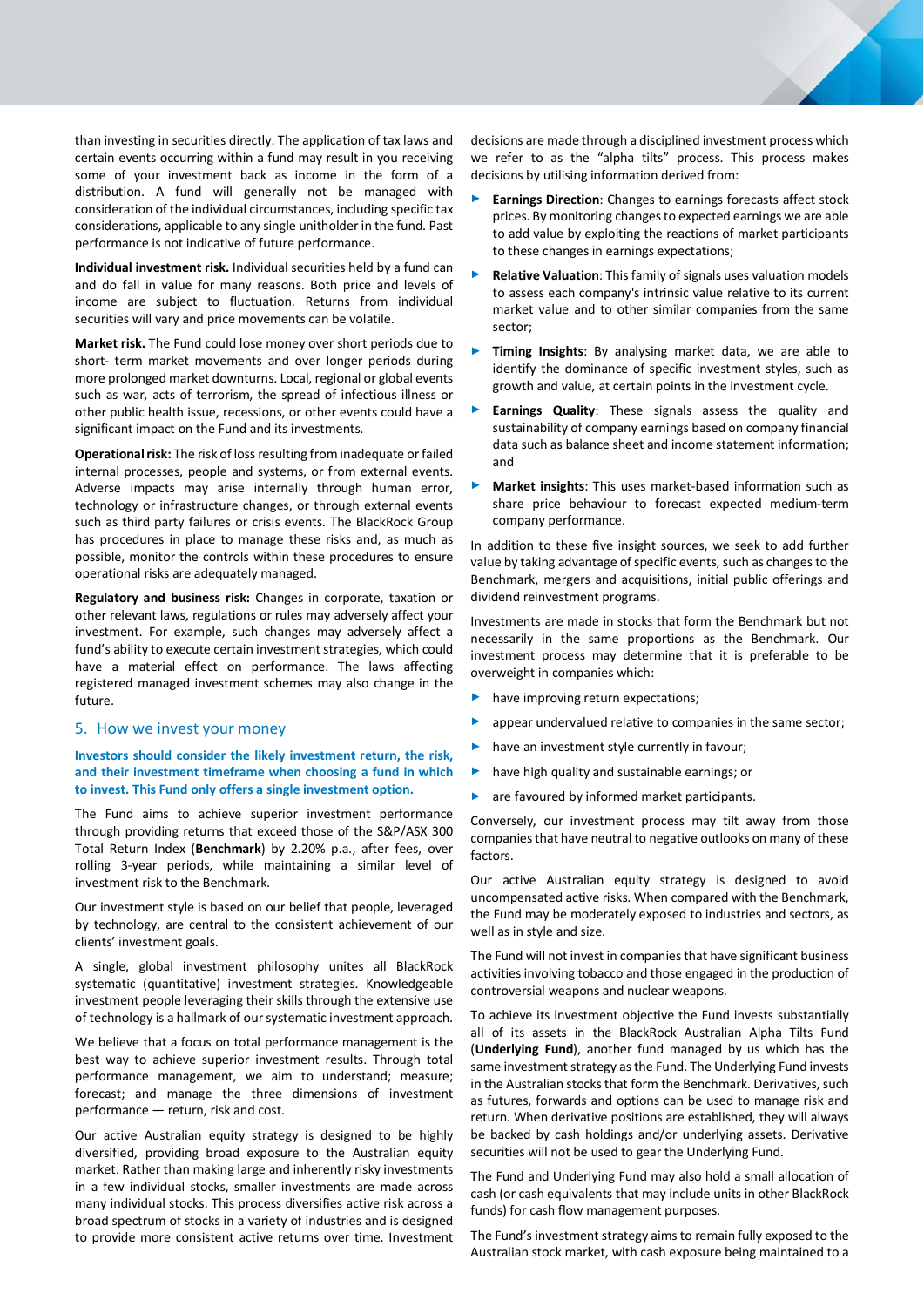minimum, which may be, where practicable, equitised using index futures.

While the constitution of the Fund allows the Responsible Entity to borrow, it is our intention that no borrowing arrangements will be entered into, other than temporary overdrafts, which may be used as a means of managing certain cash flows.

The Fund may be suitable for long-term investors seeking a broad exposure to the Australian stock market. The minimum suggested timeframe for holding investments in the Fund is five years. From an investor's perspective, the Fund is considered high risk. Generally, the risk level associated with the Fund is greater if the Fund is held for a period less than the minimum suggested timeframe described above.

#### **Additional information incorporated by reference**

You should read the important information about how we invest your money, our consideration of labour standards or environmental, social or ethical issues, switching your investment and changes to the investment option, before making a decision. This material may change between the time when you read this PDS and when you acquire the product. Go to section 5 of the document titled "BlackRock Additional Fund Information No. 1", which is available from our website at [https://www.blackrock.com/au/individual/funds](https://www.blackrock.com/au/individual/funds-information/offer-documents)[information/offer-documents.](https://www.blackrock.com/au/individual/funds-information/offer-documents)

#### <span id="page-5-0"></span>6. Fees and costs

#### **DID YOU KNOW?**

Small differences in both investment performance and fees and costs can have a substantial impact on your long-term returns.

For example, total annual fees and costs of 2% of your account balance rather than 1% could reduce your final return by up to 20% over a 30-year period (for example, reduce it from \$100,000

# to \$80,000).

You should consider whether features such as superior investment performance or the provision of better member services justify higher fees and costs.

You may be able to negotiate to pay lower fees. Ask the fund or your financial adviser.

#### **TO FIND OUT MORE**

If you would like to find out more, or see the impact of the fees based on your own circumstances, the Australian Securities and Investments Commission (ASIC) Moneysmart website

(www.moneysmart.gov.au) has a managed funds fee calculator to help you check out different fee options.

#### **6.1 Fees and costs summary**

The following table shows fees and other costs that you may be charged. Unless otherwise indicated, fees are inclusive of Goods and Services Tax (**GST**), any applicable stamp duty and take into account expected reduced input tax credits in respect of the GST component of the fee.

**Information in the fee table can be used to compare costs between different managed investment schemes. Fees and costs can be paid directly from your account or deducted from investment returns.** This fee includes an amount payable to an adviser

| <b>Type of fee or cost</b>                                                                                                    | <b>Amount</b> | How and when paid                                                                                                                                                                                                                                                                                     |  |  |  |  |
|-------------------------------------------------------------------------------------------------------------------------------|---------------|-------------------------------------------------------------------------------------------------------------------------------------------------------------------------------------------------------------------------------------------------------------------------------------------------------|--|--|--|--|
| <b>Ongoing annual fees and costs</b>                                                                                          |               |                                                                                                                                                                                                                                                                                                       |  |  |  |  |
| <b>Management fees</b><br>and costs<br>The fees and costs<br>for managing your<br>investment <sup>1</sup>                     | $0.45%$ p.a.  | The Fund's management fee<br>is 0.45% p.a. and is calculated<br>in relation to the NAV of the<br>Fund on a daily basis. This<br>cost is deducted from the<br>Fund's assets and is generally<br>paid to us monthly in arrears.<br>Management fees and costs<br>include indirect costs of<br>$0.00\%$ . |  |  |  |  |
| <b>Performance fees</b><br>Amounts deducted<br>from your<br>investment in<br>relation to the<br>performance of the<br>product | Nil           | The Fund does not charge a<br>performance fee.                                                                                                                                                                                                                                                        |  |  |  |  |
| <b>Transaction costs</b><br>The costs incurred<br>by the Fund when<br>buying or selling<br>assets                             | $0.05%$ p.a.  | Transaction costs that are not<br>recovered from the buy-sell<br>spread ('net transaction<br>costs') reduce returns and are<br>reflected in the Fund's unit<br>price.                                                                                                                                 |  |  |  |  |

#### **Member activity related fees and costs (fees for services or when your money moves in or out of the scheme)**

| <b>Establishment fee</b><br>The fee to open your<br>investment                                                                              | Nil                           |                                                                                                                                                                                                                  |
|---------------------------------------------------------------------------------------------------------------------------------------------|-------------------------------|------------------------------------------------------------------------------------------------------------------------------------------------------------------------------------------------------------------|
| Contribution fee <sup>1</sup><br>The fee on each<br>amount contributed<br>to your investment                                                | Nil                           | Not applicable                                                                                                                                                                                                   |
| <b>Buy-sell spread</b><br>An amount deducted<br>from your<br>investment<br>representing costs<br>incurred in<br>transactions by the<br>Fund | Sell<br>Buy<br>0.15%<br>0.15% | Estimated<br>transaction costs are<br>allocated when an<br>investor buys or sells<br>units in the Fund by<br>applying a buy-sell<br>spread on the Fund's<br>entry and exit unit<br>prices, where<br>appropriate. |
| Withdrawal fee <sup>1</sup><br>The fee on each<br>amount you take out<br>of your investment                                                 | Nil                           |                                                                                                                                                                                                                  |
| Exit $fee1$<br>The fee to close your<br>investment                                                                                          | Nil                           | Not applicable                                                                                                                                                                                                   |
| <b>Switching fee</b><br>The fee for changing<br>investment options                                                                          | Nil                           |                                                                                                                                                                                                                  |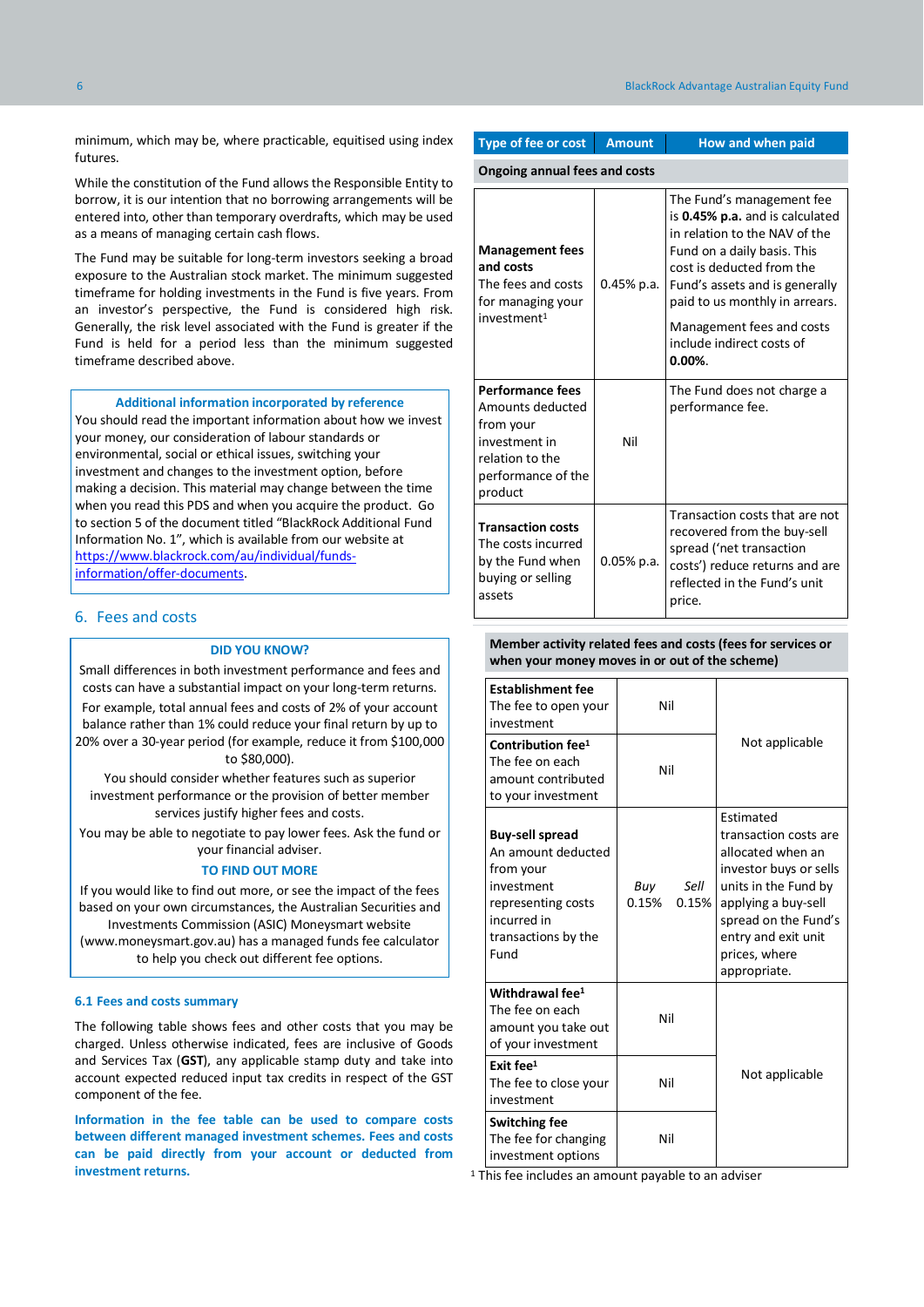#### **6.2 Example of annual fees and costs**

The table below gives an example of how ongoing annual fees and costs in the Fund can affect your investment over a 1-year period. You should use this table to compare this product with other products offered by managed investment schemes.

| <b>Example</b>                                                 |                                                                                        |                                                                                                                                               |  |  |
|----------------------------------------------------------------|----------------------------------------------------------------------------------------|-----------------------------------------------------------------------------------------------------------------------------------------------|--|--|
| Balance of \$50,000 with a contribution of \$5,000 during year |                                                                                        |                                                                                                                                               |  |  |
| Contribution<br>Fees                                           | Nil                                                                                    | For every additional \$5,000 you put<br>in you will be charged \$0.                                                                           |  |  |
| <b>PLUS</b>                                                    |                                                                                        |                                                                                                                                               |  |  |
| Management<br>fees and<br>costs                                | 0.45%                                                                                  | And, for every \$50,000 you have in<br>the Fund you will be charged or have<br>deducted from your investment an<br>estimated \$225 each year. |  |  |
| Performance<br>fees                                            | Nil                                                                                    | And, you will be charged or have<br>deducted from your investment \$0 in<br>performance fees each year                                        |  |  |
| <b>Transaction</b><br>costs                                    | 0.05%                                                                                  | And, you will be charged or have<br>deducted from your investment \$25<br>in transaction costs                                                |  |  |
| <b>EQUALS</b>                                                  |                                                                                        |                                                                                                                                               |  |  |
|                                                                | If you had an investment of \$50,000 at the<br>beginning of the year and you put in an |                                                                                                                                               |  |  |

|                     | negotiate.                                       |
|---------------------|--------------------------------------------------|
|                     | What it costs you will depend on the fees you    |
|                     | charged fees and costs of $$250.1$               |
| <b>Cost of Fund</b> | additional \$5,000 during that year you would be |
|                     | beginning of the year and you put in an          |

1. Additional fees may apply. A buy spread of 0.15%, equal to \$7.50 on a \$5,000 contribution, will also apply.

There is a calculator provided by ASIC on its MoneySmart website (www.moneysmart.gov.au) which can be used to calculate the effect of fees and costs on Fund account balances.

## **6.3 Additional explanation of fees and costs**

#### **Can the fees and charges change?**

All fees can change. The current fees applicable to your investment are set out in this PDS and although we have the power to change our fee structure without your consent, we have no present intention to do so. Fees may vary over time due to changes to the Fund, changing economic conditions or changes in regulation. We will provide investors 30 days' notice of any proposed increase to our fees and charges.

**Additional information incorporated by reference** You should read the important information about fees and costs before making a decision. This material may change between the time when you read this PDS and when you acquire the product. Go to section 6 of the document titled "BlackRock Additional Fund Information No. 1", which is available from our website at [https://www.blackrock.com/au/individual/funds](https://www.blackrock.com/au/individual/funds-information/offer-documents)[information/offer-documents.](https://www.blackrock.com/au/individual/funds-information/offer-documents)

# <span id="page-6-0"></span>7. How managed investment schemes are taxed

Investing in a registered managed investment scheme is likely to have tax consequences and you are strongly advised to seek professional tax advice. Registered managed investment schemes generally do not pay tax on behalf of investors. However, BlackRock may be required to withhold tax from each distribution at the relevant withholding tax rates under certain circumstances. You are assessed for tax on any income and capital gains generated by the registered investment scheme to which you are entitled.

## **Additional information incorporated by reference**

You should read the important information about taxation before making a decision. This material may change between the time when you read this PDS and when you acquire the product. Go to section 7 of the document titled "BlackRock Additional Fund Information No. 1", which is available from our website at [https://www.blackrock.com/au/individual/funds](https://www.blackrock.com/au/individual/funds-information/offer-documents)[information/offer-documents.](https://www.blackrock.com/au/individual/funds-information/offer-documents)

# <span id="page-6-1"></span>8. How to invest

# **8.1 How to invest**

To make your initial investment complete and send to us (including by facsimile) the Fund's Application Form that accompanies this PDS or is available from our website at www.blackrock.com/au or by calling our Client Services Centre (refer to page 2 of this PDS for contact details). You will normally be able to invest in the Fund on any Business Day. A list of public holidays affecting the Fund is available on our website at www.blackrock.com/au. We have absolute discretion to accept, reject, or limit any application request.

## **If you choose to send us your completed Fund Application Form by facsimile, you will need to send us your original Fund Application Form for our records**.

Investor transaction requests are required to be received prior to the Transaction Cut-off Time. Transaction requests received before this time will generally be executed on the relevant Trade Date. Investor transaction requests received after this time or on a day when the Fund is unavailable for transactions will generally be treated as having been received the following Business Day.

Your investment amount can either be:

- ► deposited into the application bank account**. If you choose to deposit your investment amount in the application bank account, you must provide us with verification from your financial institution that the money has been banked**; or
- ► transferred via BPAY®\*.

Investment details are outlined in the Fund's Application Form.

**In order for us to be able to process your investment, you must ensure that BlackRock receives cleared money in relation to the relevant Trade Date. You may also need to complete an Investor Identification Form (which follows the Fund Application Form) for the purpose of Anti-Money Laundering and Counter-Terrorism Financing legislation. Refer to section 2.4 of this PDS titled "How to redeem your investment" for details of the Fund's Business Day, Transaction Cut-off Time and Trade Date.**

\* ® Registered to BPAY Pty Ltd ABN 69 079 137 518.